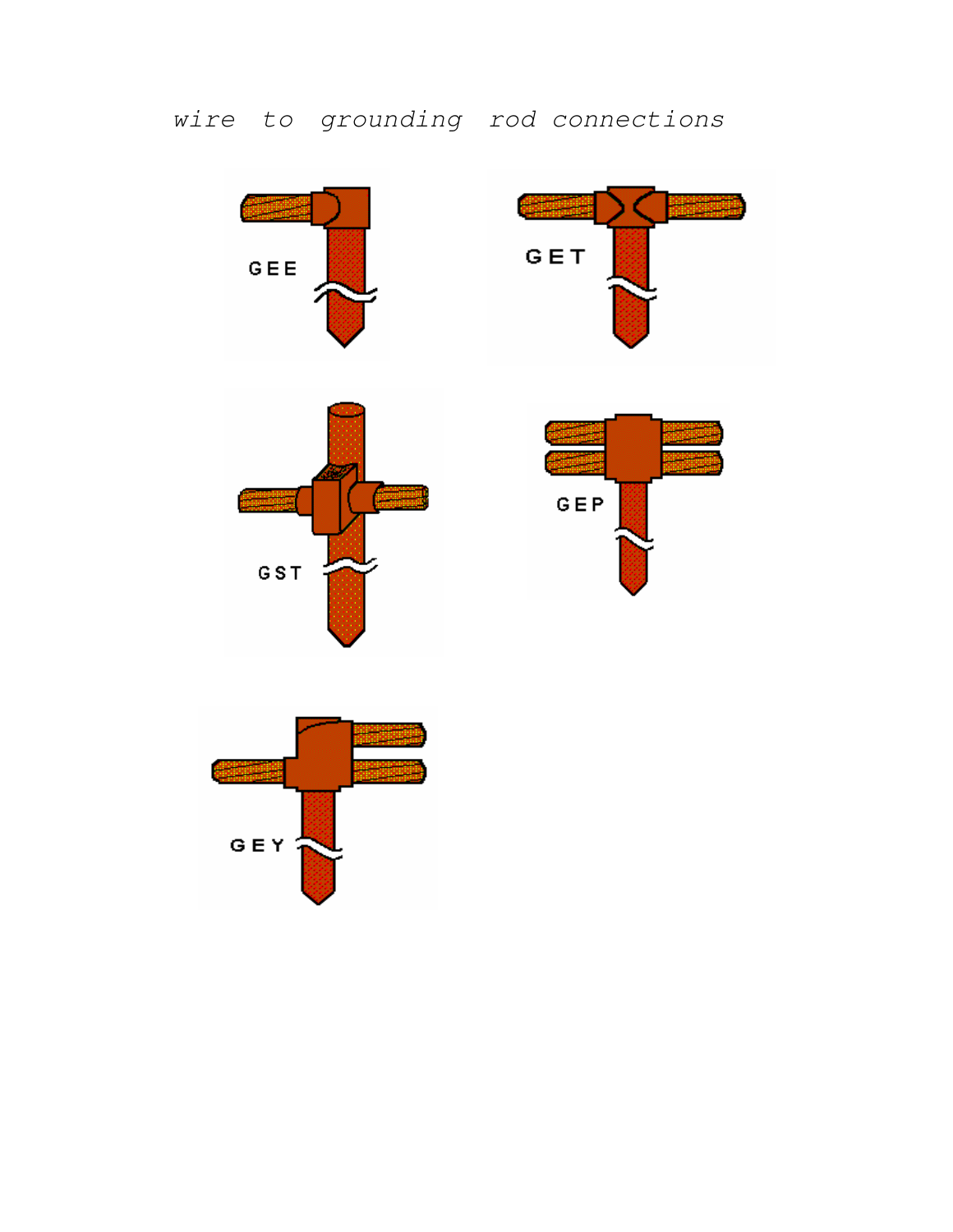

| Α          | Β                                                                   | MOLD                                                                                                                                             | Ρ                                                   | W/M                                                                       |
|------------|---------------------------------------------------------------------|--------------------------------------------------------------------------------------------------------------------------------------------------|-----------------------------------------------------|---------------------------------------------------------------------------|
| $1/2$ inch | $16$ mm <sub>2</sub>                                                | GEE-12/16                                                                                                                                        | 3                                                   | 45                                                                        |
|            | 25                                                                  | GEE-12/25                                                                                                                                        | 3                                                   | 45                                                                        |
|            | 30                                                                  | GEE-12/30                                                                                                                                        | 3                                                   | 65                                                                        |
|            | 35                                                                  | GEE-12/35                                                                                                                                        | 3                                                   | 65                                                                        |
|            | 50                                                                  | GEE-12/50                                                                                                                                        | 3                                                   | 90                                                                        |
|            | 70                                                                  | GEE-12/70                                                                                                                                        | 3                                                   | 90                                                                        |
|            | 95                                                                  | GEE-12/95                                                                                                                                        | 3                                                   | 90                                                                        |
|            | 120                                                                 | GEE-12/120                                                                                                                                       | 3                                                   | 90                                                                        |
| 5/8 inch   | 16                                                                  | GEE-15/16                                                                                                                                        | 3                                                   | 45                                                                        |
|            | 25                                                                  | GEE-15/25                                                                                                                                        | 3                                                   | 65                                                                        |
|            | 30                                                                  | GEE-15/30                                                                                                                                        | 3                                                   | 65                                                                        |
|            | 35                                                                  | GEE-15/35                                                                                                                                        | 3                                                   | 65                                                                        |
|            | 50                                                                  | GEE-15/50                                                                                                                                        | 3                                                   | 90                                                                        |
|            | 70                                                                  | GEE-15/70                                                                                                                                        | 3                                                   | 90                                                                        |
|            | 95                                                                  | GEE-15/95                                                                                                                                        | 3                                                   | 90                                                                        |
|            | 120                                                                 | GEE-15/120                                                                                                                                       | 3                                                   | 90                                                                        |
|            | 150                                                                 | GEE-15/150                                                                                                                                       | 3                                                   | 115                                                                       |
|            | 185                                                                 | GEE-15/185                                                                                                                                       | 3                                                   | 150                                                                       |
|            | 240                                                                 | GEE-15/240                                                                                                                                       | 3                                                   | 150                                                                       |
| 3/4 inch   | 25                                                                  | GEE-18/25                                                                                                                                        | $\overline{3}$                                      | 90                                                                        |
|            | 30                                                                  | GEE-18/30                                                                                                                                        | 3                                                   | 90                                                                        |
|            | 35                                                                  | GEE-18/35                                                                                                                                        | 3                                                   | 90                                                                        |
|            | 50                                                                  | GEE-18/50                                                                                                                                        | 3                                                   | 90                                                                        |
|            | 70                                                                  | GEE-18/70                                                                                                                                        | 3                                                   | 90                                                                        |
|            | 95                                                                  | GEE-18/95                                                                                                                                        | 3                                                   | 90                                                                        |
|            | 120                                                                 | GEE-18/120                                                                                                                                       | 3                                                   | 90                                                                        |
|            | 150                                                                 | GEE-18/150                                                                                                                                       | 3                                                   | 115                                                                       |
|            | 185                                                                 | GEE-18/185                                                                                                                                       | 3                                                   | 150                                                                       |
|            | 240                                                                 | GEE-18/240                                                                                                                                       | 3                                                   | 200                                                                       |
| 1<br>inch  | 25<br>30<br>35<br>50<br>70<br>95<br>120<br>150<br>185<br>240<br>300 | GEE-24/25<br>GEE-24/30<br>GEE-24/35<br>GEE-24/50<br>GEE-24/70<br>GEE-24/95<br>GEE-24/120<br>GEE-24/150<br>GEE-24/185<br>GEE-24/240<br>GEE-24/300 | 3<br>3<br>3<br>3<br>3<br>3<br>3<br>3<br>3<br>3<br>3 | 150<br>150<br>150<br>150<br>150<br>150<br>150<br>200<br>200<br>200<br>250 |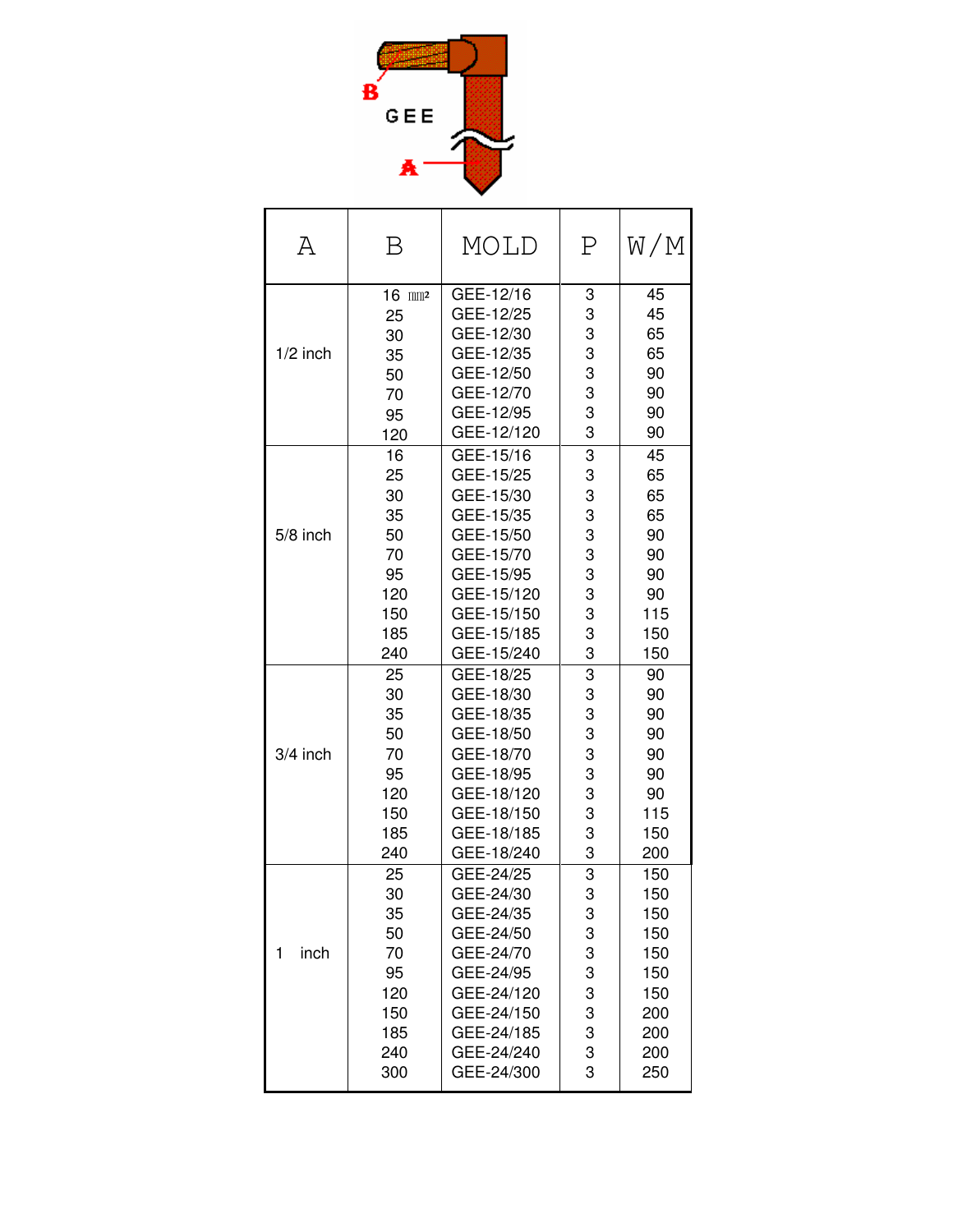

| Α          | Β                                                                   | MOLD                                                                                                                                             | Ρ                                                   | W/M                                                                         |
|------------|---------------------------------------------------------------------|--------------------------------------------------------------------------------------------------------------------------------------------------|-----------------------------------------------------|-----------------------------------------------------------------------------|
| $1/2$ inch | $16$ mm <sup>2</sup>                                                | GET-12/16                                                                                                                                        | 3                                                   | 45                                                                          |
|            | 25                                                                  | GET-12/25                                                                                                                                        | 3                                                   | 65                                                                          |
|            | 30                                                                  | GET-12/30                                                                                                                                        | 3                                                   | 65                                                                          |
|            | 35                                                                  | GET-12/35                                                                                                                                        | 3                                                   | 90                                                                          |
|            | 50                                                                  | GET-12/50                                                                                                                                        | 3                                                   | 90                                                                          |
|            | 70                                                                  | GET-12/70                                                                                                                                        | 3                                                   | 115                                                                         |
|            | 95                                                                  | GET-12/95                                                                                                                                        | 3                                                   | 115                                                                         |
|            | 120                                                                 | GET-12/120                                                                                                                                       | 3                                                   | 150                                                                         |
| $5/8$ inch | 16                                                                  | GET-15/16                                                                                                                                        | 3                                                   | 65                                                                          |
|            | 25                                                                  | GET-15/25                                                                                                                                        | 3                                                   | 65                                                                          |
|            | 30                                                                  | GET-15/30                                                                                                                                        | 3                                                   | 90                                                                          |
|            | 35                                                                  | GET-15/35                                                                                                                                        | 3                                                   | 90                                                                          |
|            | 50                                                                  | GET-15/50                                                                                                                                        | 3                                                   | 90                                                                          |
|            | 70                                                                  | GET-15/70                                                                                                                                        | 3                                                   | 115                                                                         |
|            | 95                                                                  | GET-15/95                                                                                                                                        | 3                                                   | 115                                                                         |
|            | 120                                                                 | GET-15/120                                                                                                                                       | 3                                                   | 150                                                                         |
|            | 150                                                                 | GET-15/150                                                                                                                                       | 3                                                   | 200                                                                         |
|            | 185                                                                 | GET-15/185                                                                                                                                       | 3                                                   | 250                                                                         |
|            | 240                                                                 | GET-15/240                                                                                                                                       | 3                                                   | 250                                                                         |
| $3/4$ inch | 25                                                                  | GET-18/25                                                                                                                                        | 3                                                   | 65                                                                          |
|            | 30                                                                  | GET-18/30                                                                                                                                        | 3                                                   | 90                                                                          |
|            | 35                                                                  | GET-18/35                                                                                                                                        | 3                                                   | 90                                                                          |
|            | 50                                                                  | GET-18/50                                                                                                                                        | 3                                                   | 115                                                                         |
|            | 70                                                                  | GET-18/70                                                                                                                                        | 3                                                   | 115                                                                         |
|            | 95                                                                  | GET-18/95                                                                                                                                        | 3                                                   | 115                                                                         |
|            | 120                                                                 | GET-18/120                                                                                                                                       | 3                                                   | 150                                                                         |
|            | 150                                                                 | GET-18/150                                                                                                                                       | 3                                                   | 200                                                                         |
|            | 185                                                                 | GET-18/185                                                                                                                                       | 3                                                   | 250                                                                         |
|            | 240                                                                 | GET-18/240                                                                                                                                       | 3                                                   | 250                                                                         |
| 1<br>inch  | 25<br>30<br>35<br>50<br>70<br>95<br>120<br>150<br>185<br>240<br>300 | GET-24/25<br>GET-24/30<br>GET-24/35<br>GET-24/50<br>GET-24/70<br>GET-24/95<br>GET-24/120<br>GET-24/150<br>GET-24/185<br>GET-24/240<br>GET-24/300 | 3<br>3<br>3<br>3<br>3<br>3<br>3<br>3<br>3<br>3<br>4 | 150<br>150<br>150<br>150<br>150<br>150<br>200<br>200<br>250<br>250<br>2x150 |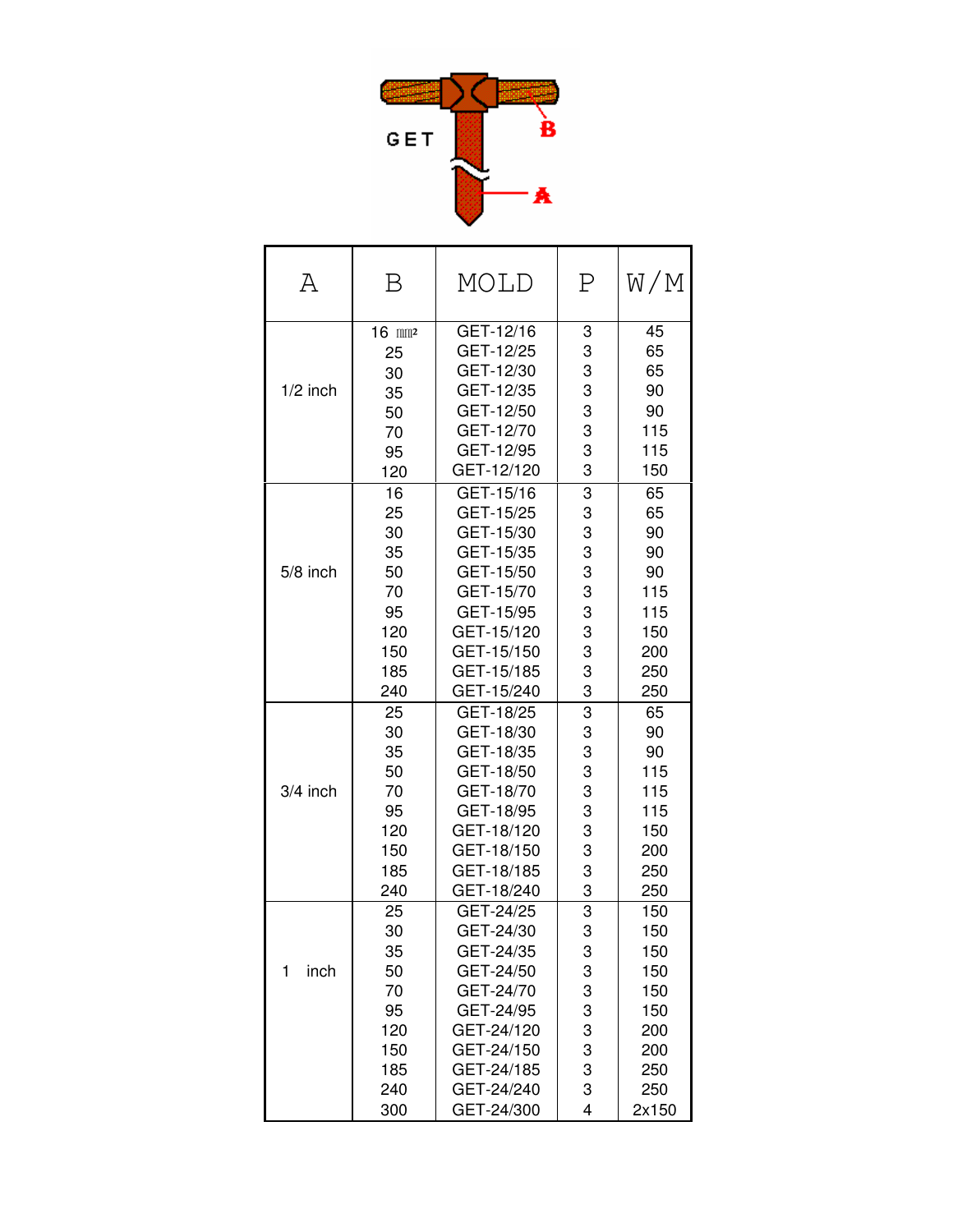

| Α          | Β                  | MOLD       | Ρ              | W/M   |
|------------|--------------------|------------|----------------|-------|
|            | 16 mm <sup>2</sup> | GST-12/16  | 7              | 90    |
|            | 25                 | GST-12/25  | $\overline{7}$ | 90    |
|            | 30                 | GST-12/30  | 7              | 90    |
| $1/2$ inch | 35                 | GST-12/35  | 7              | 90    |
|            | 50                 | GST-12/50  | 7              | 115   |
|            | 70                 | GST-12/70  | 7              | 115   |
|            | 95                 | GST-12/95  | 7              | 150   |
|            | 120                | GST-12/120 | $\overline{7}$ | 150   |
|            | 16                 | GST-15/16  | $\overline{7}$ | 90    |
|            | 25                 | GST-15/25  | 7              | 90    |
|            | 30                 | GST-15/30  | 7              | 90    |
|            | 35                 | GST-15/35  | 7              | 90    |
| $5/8$ inch | 50                 | GST-15/50  | 7              | 115   |
|            | 70                 | GST-15/70  | 7              | 115   |
|            | 95                 | GST-15/95  | 7              | 150   |
|            | 120                | GST-15/120 | $\overline{7}$ | 150   |
|            | 150                | GST-15/150 | 7              | 200   |
|            | 185                | GST-15/185 | $\overline{7}$ | 250   |
|            | 240                | GST-15/240 | 8              | 2x200 |
|            | 25                 | GST-18/25  | $\overline{7}$ | 90    |
|            | 30                 | GST-18/30  | 7              | 90    |
|            | 35                 | GST-18/35  | 7              | 90    |
|            | 50                 | GST-18/50  | $\overline{7}$ | 115   |
| 3/4 inch   | 70                 | GST-18/70  | 7              | 150   |
|            | 95                 | GST-18/95  | 7              | 150   |
|            | 120                | GST-18/120 | 7              | 200   |
|            | 150                | GST-18/150 | 7              | 200   |
|            | 185                | GST-18/185 | 8              | 2x200 |
|            | 240                | GST-18/240 | 8              | 2x250 |
|            | 25                 | GST-24/25  | 7              | 90    |
|            | 30                 | GST-24/30  | 7              | 90    |
|            | 35                 | GST-24/35  | 7              | 90    |
|            | 50                 | GST-24/50  | 7              | 115   |
| 1<br>inch  | 70                 | GST-24/70  | 7              | 150   |
|            | 95                 | GST-24/95  | 7              | 150   |
|            | 120                | GST-24/120 | 7              | 200   |
|            | 150                | GST-24/150 | 7              | 250   |
|            | 185                | GST-24/185 | 8              | 2x200 |
|            | 240                | GST-24/240 | 8              | 2x250 |
|            | 300                | GST-24/300 | 8              | 3x200 |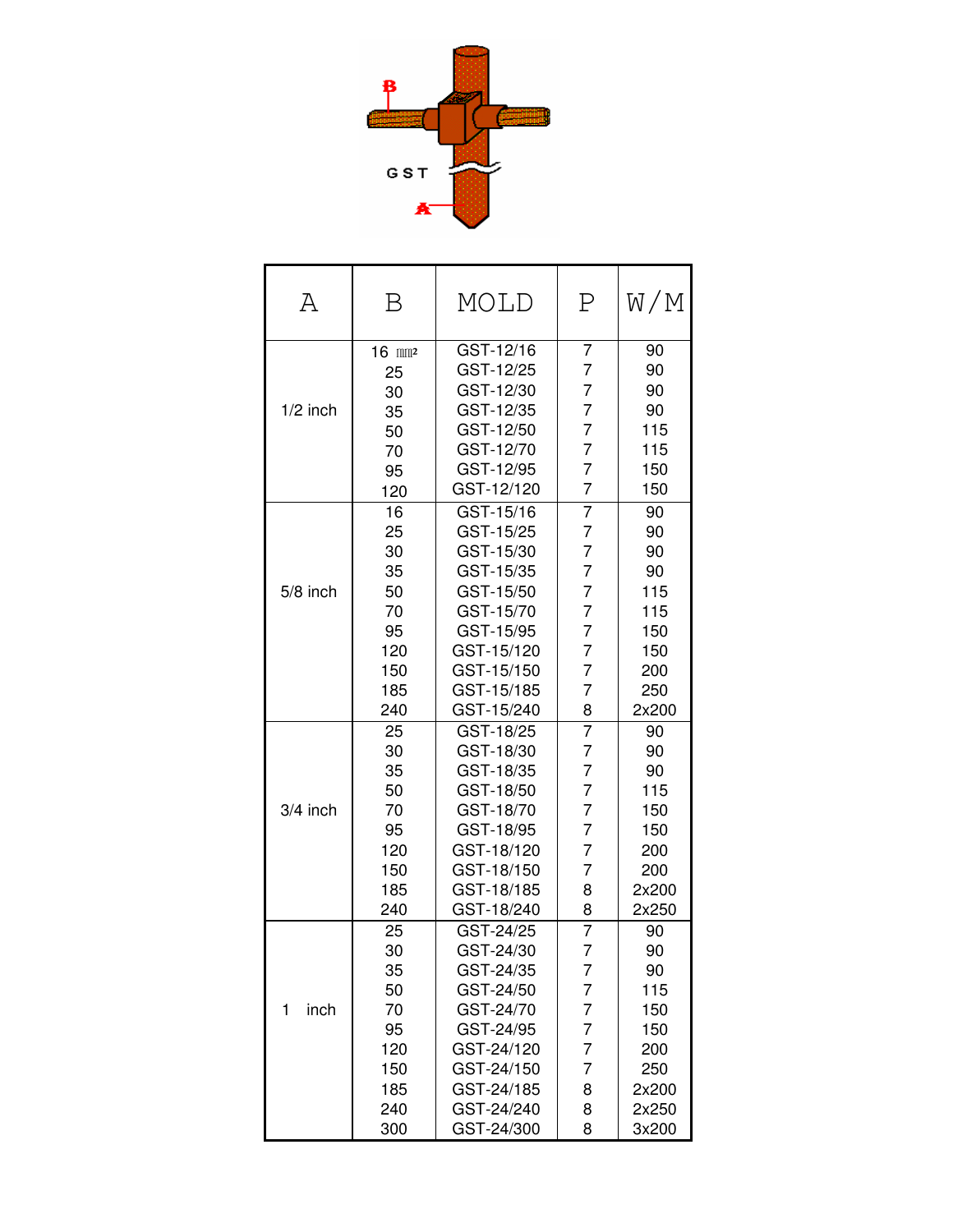

| Α          | Β                    | MOLD       | Ρ | W/M   |
|------------|----------------------|------------|---|-------|
|            | $16$ mm <sup>2</sup> | GEP-12/16  | 5 | 90    |
|            | 25                   | GEP-12/25  | 5 | 115   |
|            | 30                   | GEP-12/30  | 5 | 115   |
| $1/2$ inch | 35                   | GEP-12/35  | 5 | 115   |
|            | 50                   | GEP-12/50  | 5 | 150   |
|            | 70                   | GEP-12/70  | 5 | 200   |
|            | 95                   | GEP-12/95  | 5 | 250   |
|            | 120                  | GEP-12/120 | 5 | 2x200 |
|            | 16                   | GEP-15/16  | 5 | 90    |
|            | 25                   | GEP-15/25  | 5 | 115   |
|            | 30                   | GEP-15/30  | 5 | 150   |
|            | 35                   | GEP-15/35  | 5 | 150   |
| 5/8 inch   | 50                   | GEP-15/50  | 5 | 200   |
|            | 70                   | GEP-15/70  | 5 | 250   |
|            | 95                   | GEP-15/95  | 6 | 2x150 |
|            | 120                  | GEP-15/120 | 6 | 2x200 |
|            | 150                  | GEP-15/150 | 6 | 3x150 |
|            | 185                  | GEP-15/185 | 6 | 2x250 |
|            | 240                  | GEP-15/240 | 6 | 3x250 |
|            | 25                   | GEP-18/25  | 5 | 115   |
|            | 30                   | GEP-18/30  | 5 | 150   |
|            | 35                   | GEP-18/35  | 5 | 150   |
|            | 50                   | GEP-18/50  | 5 | 200   |
| 3/4 inch   | 70                   | GEP-18/70  | 6 | 250   |
|            | 95                   | GEP-18/95  | 6 | 2x150 |
|            | 120                  | GEP-18/120 | 6 | 2x200 |
|            | 150                  | GEP-18/150 | 6 | 3x150 |
|            | 185                  | GEP-18/185 | 6 | 3x200 |
|            | 240                  | GEP-18/240 | 6 | 3x250 |
|            | 25                   | GEP-24/25  | 5 | 150   |
|            | 30                   | GEP-24/30  | 5 | 200   |
|            | 35                   | GEP-24/35  | 5 | 200   |
|            | 50                   | GEP-24/50  | 5 | 250   |
| 1<br>inch  | 70                   | GEP-24/70  | 6 | 2x150 |
|            | 95                   | GEP-24/95  | 6 | 2x200 |
|            | 120                  | GEP-24/120 | 6 | 2x250 |
|            | 150                  | GEP-24/150 | 6 | 3x200 |
|            | 185                  | GEP-24/185 | 6 | 3x250 |
|            | 240                  | GEP-24/240 | 6 | 4x250 |